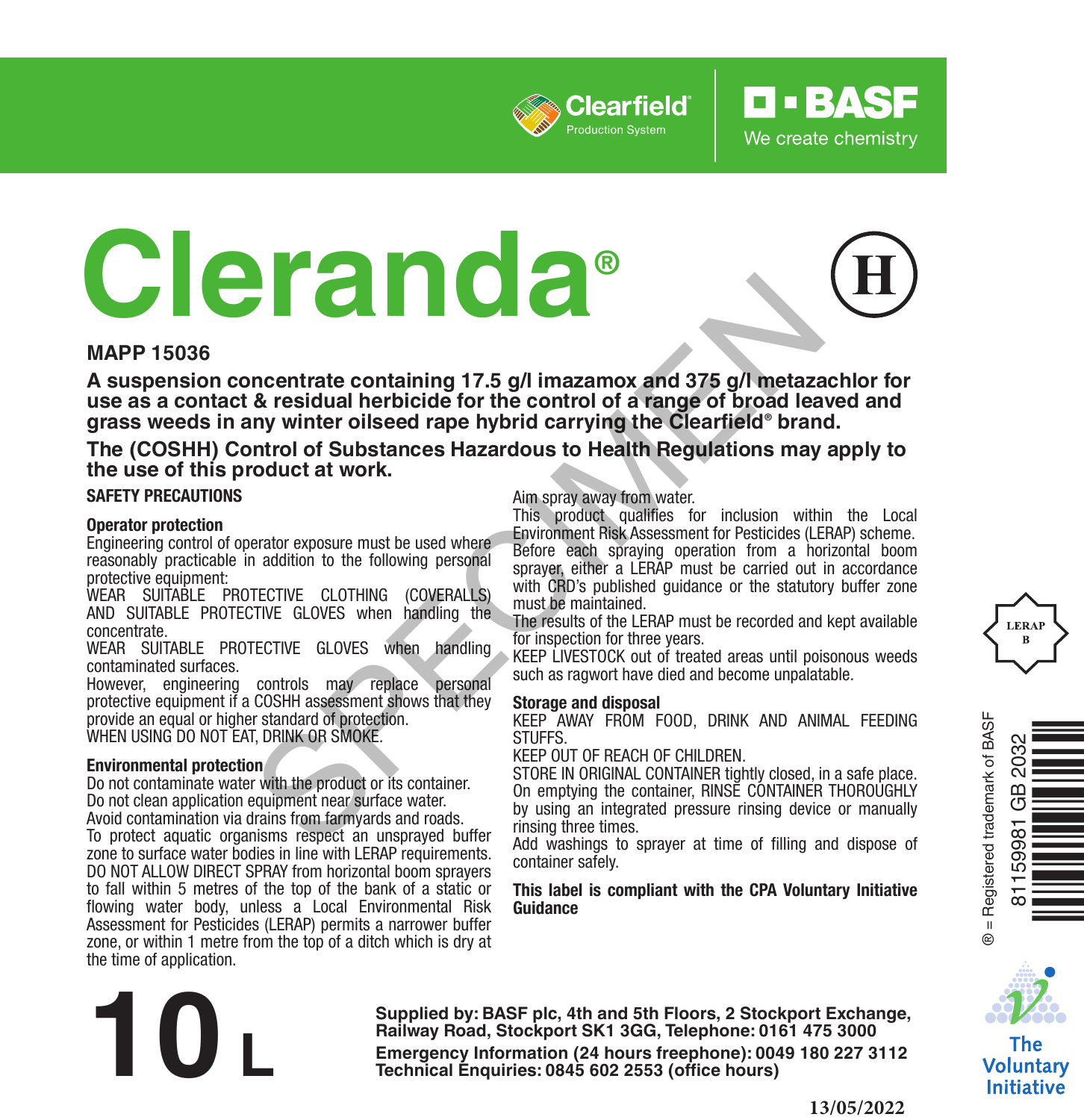| <b>Cleranda</b> ®                                                                                                                                                                                                                                                                                                                                                                                                                                                  |                                   |  |  |  |
|--------------------------------------------------------------------------------------------------------------------------------------------------------------------------------------------------------------------------------------------------------------------------------------------------------------------------------------------------------------------------------------------------------------------------------------------------------------------|-----------------------------------|--|--|--|
| A suspension concentrate containing 17.5 g/l imazamox and<br>375 g/l metazachlor                                                                                                                                                                                                                                                                                                                                                                                   |                                   |  |  |  |
| Warning                                                                                                                                                                                                                                                                                                                                                                                                                                                            |                                   |  |  |  |
| May cause an allergic skin reaction.<br>Suspected of causing cancer.<br>Very toxic to aquatic life with long lasting effects.                                                                                                                                                                                                                                                                                                                                      |                                   |  |  |  |
| Wear protective gloves/clothing.<br>Avoid breathing vapours.<br>IF exposed or concerned: Get medical advice/<br>attention.<br>Collect spillage.<br>Store locked up.<br>Dispose of contents/container to a licensed hazardous-waste<br>disposal contractor or collection site except for empty clean<br>containers which can be disposed of as non-hazardous waste.<br>To avoid risks to human health and the environment, comply<br>with the instructions for use. |                                   |  |  |  |
| <b>IMPORTANT INFORMATION</b>                                                                                                                                                                                                                                                                                                                                                                                                                                       |                                   |  |  |  |
| FOR USE ONLY AS AN AGRICULTURAL HERBICIDE                                                                                                                                                                                                                                                                                                                                                                                                                          |                                   |  |  |  |
| <b>CROPS:</b>                                                                                                                                                                                                                                                                                                                                                                                                                                                      | Winter oilseed rape               |  |  |  |
| <b>MAXIMUM INDIVIDUAL DOSE:</b>                                                                                                                                                                                                                                                                                                                                                                                                                                    | 2.0 litres of product per hectare |  |  |  |
| <b>MAXIMUM NUMBER OF TREATMENTS:</b>                                                                                                                                                                                                                                                                                                                                                                                                                               | One per crop                      |  |  |  |
| <b>LATEST TIME OF APPLICATION:</b><br>Before 9 or more true leaf stage (GS19)                                                                                                                                                                                                                                                                                                                                                                                      |                                   |  |  |  |
| <b>OTHER SPECIFIC RESTRICTIONS:</b>                                                                                                                                                                                                                                                                                                                                                                                                                                |                                   |  |  |  |

# **FOR USE ONLY AS AN AGRICULTURAL HERBICIDE**

| <b>CROPS:</b>                        | l Winter oilseed rape                   |
|--------------------------------------|-----------------------------------------|
| <b>MAXIMUM INDIVIDUAL DOSE:</b>      | 12.0 litres of product per hectare      |
| <b>MAXIMUM NUMBER OF TREATMENTS:</b> | l One per crop                          |
| <b>LATEST TIME OF APPLICATION:</b>   | Before 9 or more true leaf stage (GS19) |

## **OTHER SPECIFIC RESTRICTIONS:**

## **CLERANDA MUST ONLY BE USED ON CLEARFIELD® WINTER OILSEED RAPE HYBRIDS**

A maximum total dose of not more than 1000 g metazachlor/hectare may be applied in a three-year period on the same field.

To avoid the build up of resistance do not apply this or any other product containing an ALS inhibitor herbicide with claims for control of grass-weeds more than once to any crop.

**READ THE LABEL BEFORE USE. USING THIS PRODUCT IN A MANNER THAT IS INCONSISTENT WITH THE LABEL MAY BE AN OFFENCE. FOLLOW THE CODE OF PRACTICE FOR USING PLANT PROTECTION PRODUCTS.**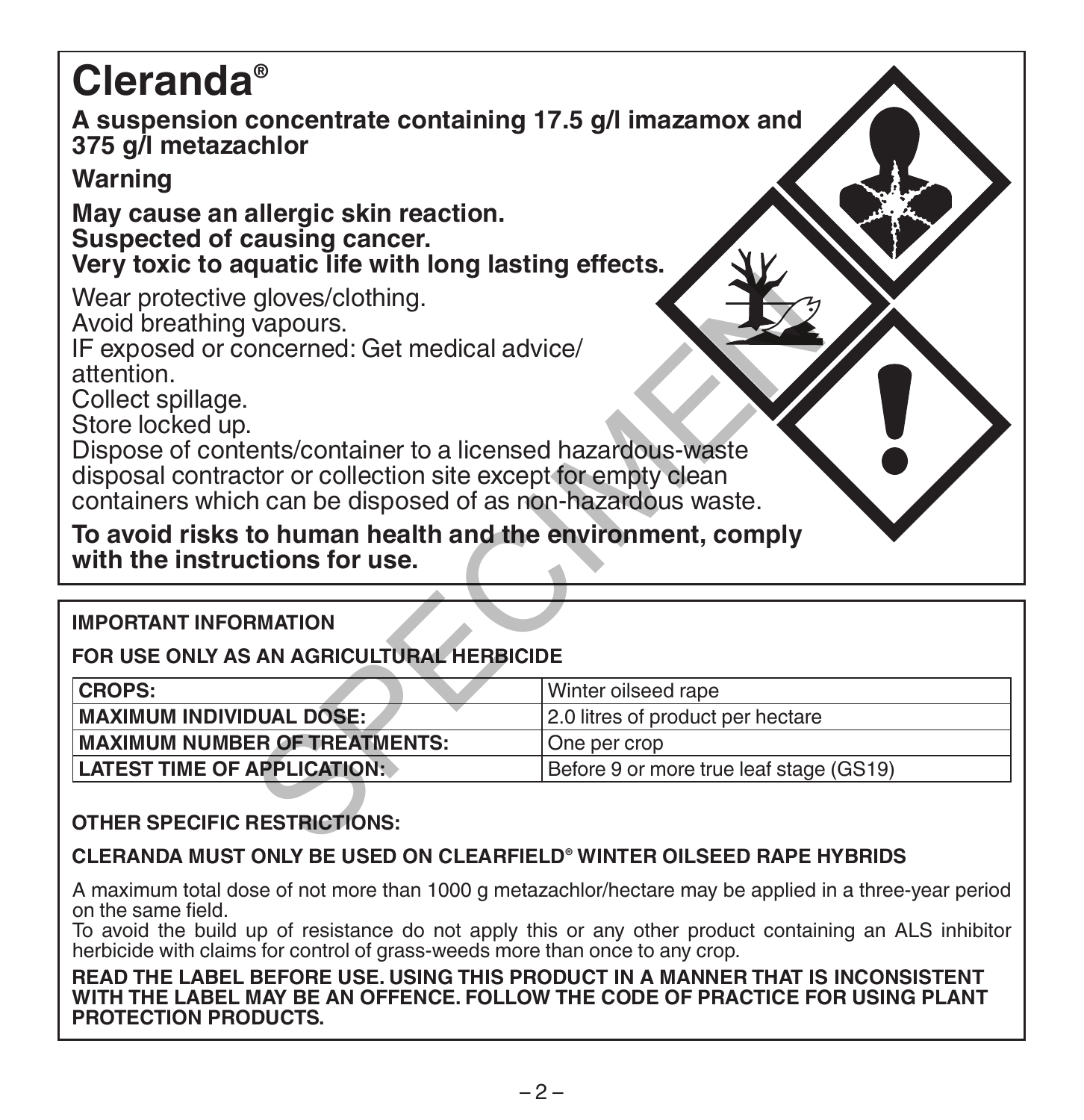# **DIRECTIONS FOR USE**

IMPORTANT: This information is approved as part of the Product Label. All instructions within this section must be read carefully in order to obtain safe and successful use of this product.

Cleranda is a contact and residual herbicide that can be used for the control of a range of broad leaved and grass weeds in any Clearfield® winter oilseed rape hybrid carrying the Clearfield® brand.

## **Restrictions/Warnings**

# **CLERANDA MUST ONLY BE USED ON CLEARFIELD® WINTER OILSEED RAPE HYBRIDS.**

## **COMPLETE CROP LOSS WILL OCCUR IF CLERANDA IS APPLIED TO OILSEED RAPE THAT DOES NOT CARRY THE CLEARFIELD® BRAND.**

Cleranda is suitable for use on all soil types as defined by Soil Texture (85) System, except sands and very light soils and soils containing more than 10% organic mater.

Do not apply to stony soils; i.e. stones, flints or chalk readily visible on surface. On brashy and stony soils, Cleranda may cause some reduction in crop vigour and/or plant stand.

Do not apply to cloddy seedbeds. Seedbeds must have a fine, firm tilth for optimum weed control. Loose or cloddy seedbeds must be consolidated prior to application.

Do not apply when heavy rain is forecast and do not use on waterlogged soil or soils prone to waterlogging. Crop thinning or reductions in crop vigour can occur if there is very wet weather after application. Where a crop check has occurred, this normally grows out after a few weeks and yields are normally unaffected. LOSS WILL OCCUR IF CLERANDA IS APPLIED TO OI<br>THE CLEARFIELD® BRAND.<br>for use on all soil types as defined by Soil Texture (85) Syste<br>oils containing more than 10% organic mater.<br>y soils; i.e. stones, flints or chalk readily

Weeds germinating from depth may not be controlled.

Soil moisture is required for effective weed control via root uptake. Residual control may be reduced under prolonged dry conditions.

Care should be taken to avoid overlap of spray swaths.

Do not apply Cleranda to crops suffering from stress, which may be caused, for example, by pests, disease, waterlogging, poor seedbed conditions or previous chemical treatment.

Under frosty conditions a transient scorch may occur.

Do not disturb the soil after application

## **Extreme care is required to avoid spray drift on to neighbouring crops and plants outside the target area.**

As with other oilseed rape hybrids, seed from Clearfield® oilseed rape should not be farm-saved.

To reduce the risk of movement of Cleranda to water:-

a. On clay soils, create a fine, consolidated seedbed to slow the downward movement of water.

- b. Do not apply Cleranda to dry soil. Moist soils have fewer and smaller cracks.
- c. Do not apply Cleranda if heavy rain is forecast, wait until after the event.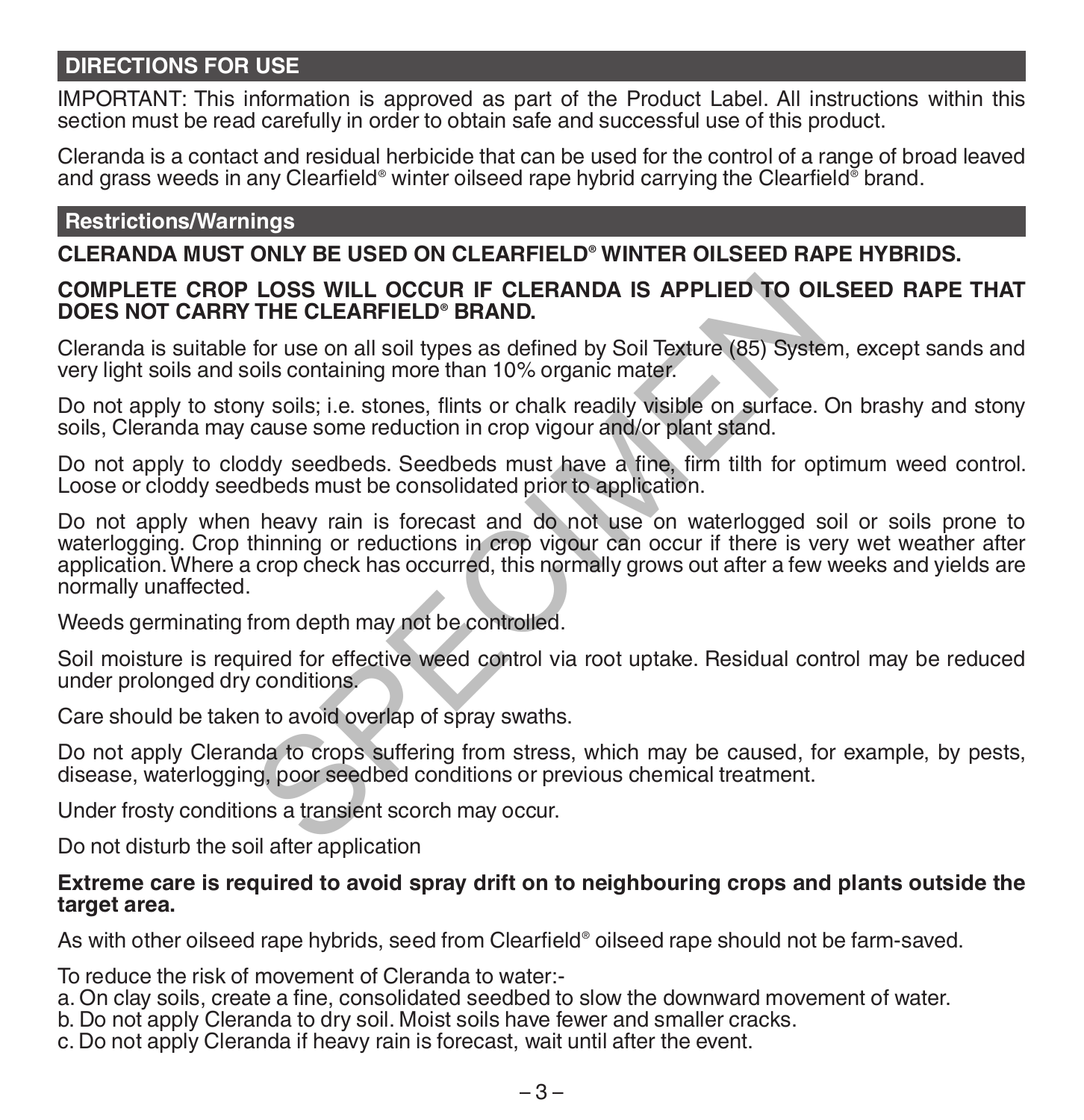## **Weed control**

Cleranda is taken up via cotyledons, roots and shoots and takes maximum effect before, or shortly after, weed emergence. Optimum results are obtained from applications made to fine, firm and moist seedbeds.

Weeds germinating from depth may not be controlled. Soil moisture is required for effective weed control via root uptake. Residual control may be reduced under prolonged dry conditions.

## **Susceptibility of weeds to single applications of Cleranda.**

|                                      | 2.0 I/ha Cleranda          |                                                           |  |
|--------------------------------------|----------------------------|-----------------------------------------------------------|--|
| <b>Weed species</b>                  | Weed susceptibility rating | Maximum susceptible growth stage<br>of target weed        |  |
| <b>Annual Mercury</b>                | MS <sup>1</sup>            | 2 true-leaves                                             |  |
| <b>Black-grass</b>                   | R                          |                                                           |  |
| Corn Chamomile                       | S                          | Cotyledon                                                 |  |
| Charlock                             | S                          | 4 true-leaves                                             |  |
| Chickweed, Common                    | S                          | Two side shoots visible                                   |  |
| Cleavers                             | MS <sup>2</sup>            | 2 whorls                                                  |  |
| Crane's-bill species                 | <b>MS</b>                  | 2 true leaf                                               |  |
| Dead-nettle, Red                     | $\tilde{S}$                | 2 true-leaves                                             |  |
| Fat Hen                              | <b>MS</b>                  | 4 true-leaves                                             |  |
| Fumitory, Common                     | S                          | 3 true-leaves                                             |  |
| Groundsel                            | S                          | 2 true-leaves                                             |  |
| Mayweed, Scented                     | S                          | 4 true-leaves                                             |  |
| Mayweed, Scentless                   | S                          | 2 true-leaves                                             |  |
| Mustard, Hedge                       | S                          | 4 true-leaves                                             |  |
| Mustard, White                       | S                          | 3 true-leaves                                             |  |
| Pansy, Field                         | <b>MS</b>                  | 2 true-leaves                                             |  |
| <b>Parsley Piert</b>                 | S                          | 3 true-leaves                                             |  |
| Poppy, Common                        | S                          | 4 true-leaves                                             |  |
| Runch (Wild Radish/Jointed Charlock) | S                          | 4 true-leaves                                             |  |
| Shepherd's Purse                     | S                          | 4 true-leaves                                             |  |
| Speedwell, Common Field              | S                          | 4 true-leaves                                             |  |
| Speedwell, lvy-leaved                | S                          | 2 true-leaves                                             |  |
| Volunteer oilseed rape               | S                          | <b>Optimum: 2-4 true-leaves</b><br>Maximum: 6 true leaves |  |
| <b>Volunteer Barley</b>              | MS <sup>3</sup>            | Optimum: 2-3 fully expanded leaves                        |  |
| <b>Volunteer Wheat</b>               | MR <sup>4</sup>            | Maximum: Before 3 tillers 1 tiller                        |  |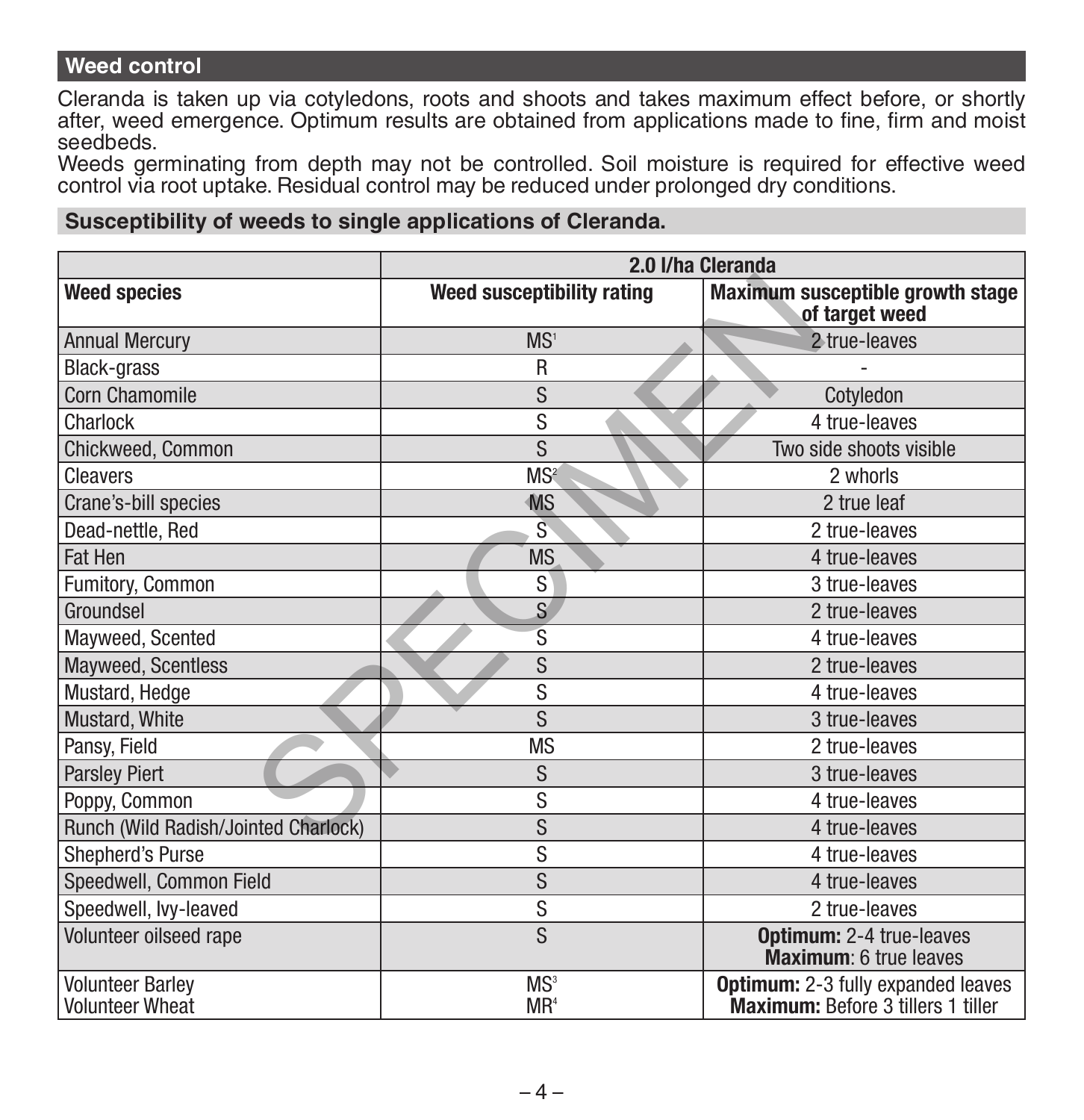S = Susceptible MR = Moderately Resistant MS = Moderately Susceptible R = Resistant

Applications made after the optimum or latest timing may give reduced levels of control.

1 Control of Annual Mercury can be variable. Improved control can be gained with the addition of the adjuvant Dash HC (See Section on susceptibility of weeds to a single application of Cleranda + Dash HC).

2 Control of Cleavers can be variable. Improved consistency may be gained with the addition of the adiuvant Dash HC.

## **Susceptibility of weeds to a single application of Cleranda + Dash HC.**

| <sup>3</sup> Control of volunteer barley may be variable, optimum control will be achieved when Cleranda is<br>applied when this weed has 2-3 fully-expanded leaves. Control of volunteer barley can be further<br>improved by using Cleranda with the adjuvant Dash HC (see Section on susceptibility of weeds to a<br>single application of Cleranda $+$ Dash HC).<br><sup>4</sup> Control of volunteer wheat may be variable. The level of control and maximum susceptible growth<br>stage can be improved by using Cleranda with the adjuvant Dash HC (see Section on susceptibility of<br>weeds to a single application of Cleranda + Dash HC). |                                                                        |                                                                               |  |  |
|------------------------------------------------------------------------------------------------------------------------------------------------------------------------------------------------------------------------------------------------------------------------------------------------------------------------------------------------------------------------------------------------------------------------------------------------------------------------------------------------------------------------------------------------------------------------------------------------------------------------------------------------------|------------------------------------------------------------------------|-------------------------------------------------------------------------------|--|--|
|                                                                                                                                                                                                                                                                                                                                                                                                                                                                                                                                                                                                                                                      | Susceptibility of weeds to a single application of Cleranda + Dash HC. |                                                                               |  |  |
|                                                                                                                                                                                                                                                                                                                                                                                                                                                                                                                                                                                                                                                      | 2.0 I/ha Cleranda + 1.0 I/ha Dash HC                                   |                                                                               |  |  |
| Weed species                                                                                                                                                                                                                                                                                                                                                                                                                                                                                                                                                                                                                                         | Weed susceptibility rating                                             | Maximum susceptible growth stage<br>of weed                                   |  |  |
| <b>Annual Mercury</b>                                                                                                                                                                                                                                                                                                                                                                                                                                                                                                                                                                                                                                | $S^{\dagger}$                                                          | 2 true-leaves                                                                 |  |  |
| <b>Volunteer Barley</b>                                                                                                                                                                                                                                                                                                                                                                                                                                                                                                                                                                                                                              | S.                                                                     | <b>Optimum:</b> 2-3 fully expanded leaves<br><b>Maximum: Before 3 tillers</b> |  |  |
| <b>Volunteer Wheat</b>                                                                                                                                                                                                                                                                                                                                                                                                                                                                                                                                                                                                                               | S                                                                      | 2 tillers                                                                     |  |  |
| Weed resistance management                                                                                                                                                                                                                                                                                                                                                                                                                                                                                                                                                                                                                           |                                                                        |                                                                               |  |  |
| <b>GROUP</b>                                                                                                                                                                                                                                                                                                                                                                                                                                                                                                                                                                                                                                         | $\overline{2}$<br>15                                                   | <b>HERBICIDES</b>                                                             |  |  |
| This product contains imazamox which is an ALS inhibitor, also classified by the Herbicide Resistance<br>Action Committee as 'Group B'. Only use as part of a weed resistance management strategy that<br>includes cultural methods of control and does not use ALS inhibitors as the sole chemical method of<br>argee-wood control                                                                                                                                                                                                                                                                                                                  |                                                                        |                                                                               |  |  |

#### **Weed resistance management**

| <b>GDOUD</b> |  | 15 | IIPDDIQIDFA<br>- טבוע<br>.<br>$\sim$ $\sim$ $\sim$ $\sim$ $\sim$ |
|--------------|--|----|------------------------------------------------------------------|
|              |  |    |                                                                  |

This product contains imazamox which is an ALS inhibitor, also classified by the Herbicide Resistance Action Committee as 'Group B'. Only use as part of a weed resistance management strategy that includes cultural methods of control and does not use ALS inhibitors as the sole chemical method of grass-weed control.

Strains of some annual grasses (e.g. Black-grass, Wild-Oats, and Italian Ryegrass) have developed resistance to herbicides, which may lead to poor control. A strategy for preventing and managing such resistance should be adopted. Guidelines have been produced by the Weed Resistance Action Group and copies are available from the HGCA, CPA, your distributor, crop adviser or product manufacturer.

Populations of black-grass, Italian ryegrass, chickweed and poppy with high levels of resistance may not be fully controlled.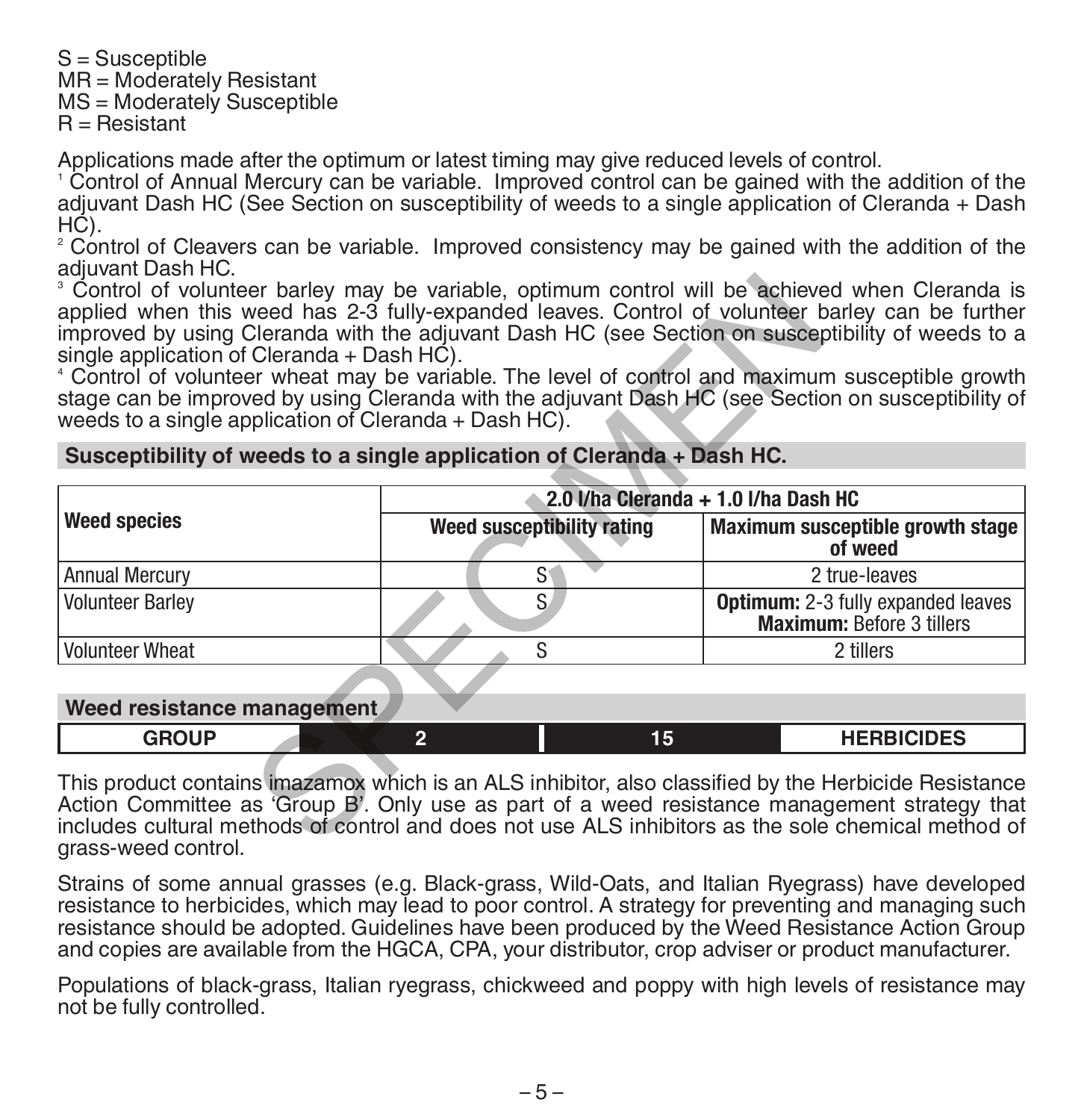Key elements of the weed resistance management strategy for Cleranda:-

- Always follow WRAG guidelines for preventing and managing herbicide resistant weeds.
- Maximise the use of cultural control measures wherever possible (e.g. crop rotation, ploughing, stale seedbeds, etc).
- Adopt as diverse a rotation as possible using autumn and spring sown crops.
- Consider rotational ploughing every 3 to 5 years to improve black-grass control.
- Where the Clearfield® crop is to be established by non-inversion tillage it is important to obtain high levels of black-grass control in the previous crop.
- Do not rely on one herbicide mode of action for the control of grass or broad-leaved weeds in the same field over several years.
- For the control of black-grass, ryegrass and wild oats, always use Cleranda in tank mix or sequence with other effective graminicides with different modes of action.
- Apply post-emergence products/mixtures to small, actively growing weeds to maximise the level of control.
- Where there is significant risk of the development of ALS resistant grass weeds, consider the inclusion of a spring crop(s) in the rotation, to increase the opportunity for cultural control measures.
- Monitor fields regularly and investigate the reasons for any poor control.

# **Crop Specific Information**

Cleranda can be used on any Clearfield® winter oilseed rape hybrid carrying the Clearfield® brand.

For a list of current Clearfield® winter oilseed rape hybrids contact either your local BASF Agronomy Manager or the BASF Technical Services Hotline: 0845 602 2553.

To ensure that Cleranda, is only applied to Clearfield® winter oilseed rape hybrids, it is important to clearly and accurately record the location of Clearfield® winter oilseed crops on the farm and provide relevant information to those staff and contractors applying Cleranda. From the species and wild oats, always use Cleranda in the graminicides with different modes of action.<br>
ence products/mixtures to small, actively growing weeds to<br>
ignificant risk of the development of ALS resistant grass

## **Time of application**

Cleranda may be applied post-emergence of the crop from two fully expanded cotyledons (GS 10) and up to the eight true leaf growth stage (GS 18).

## **Rate of application**

Apply Cleranda at 2.0 litres per hectare.

Improved control of certain weed species (see Section on susceptibility of weeds to a single application of Cleranda + Dash HC) can be achieved by applying 2.0 l/ha Cleranda plus 1.0 l/ha of the adjuvant Dash HC.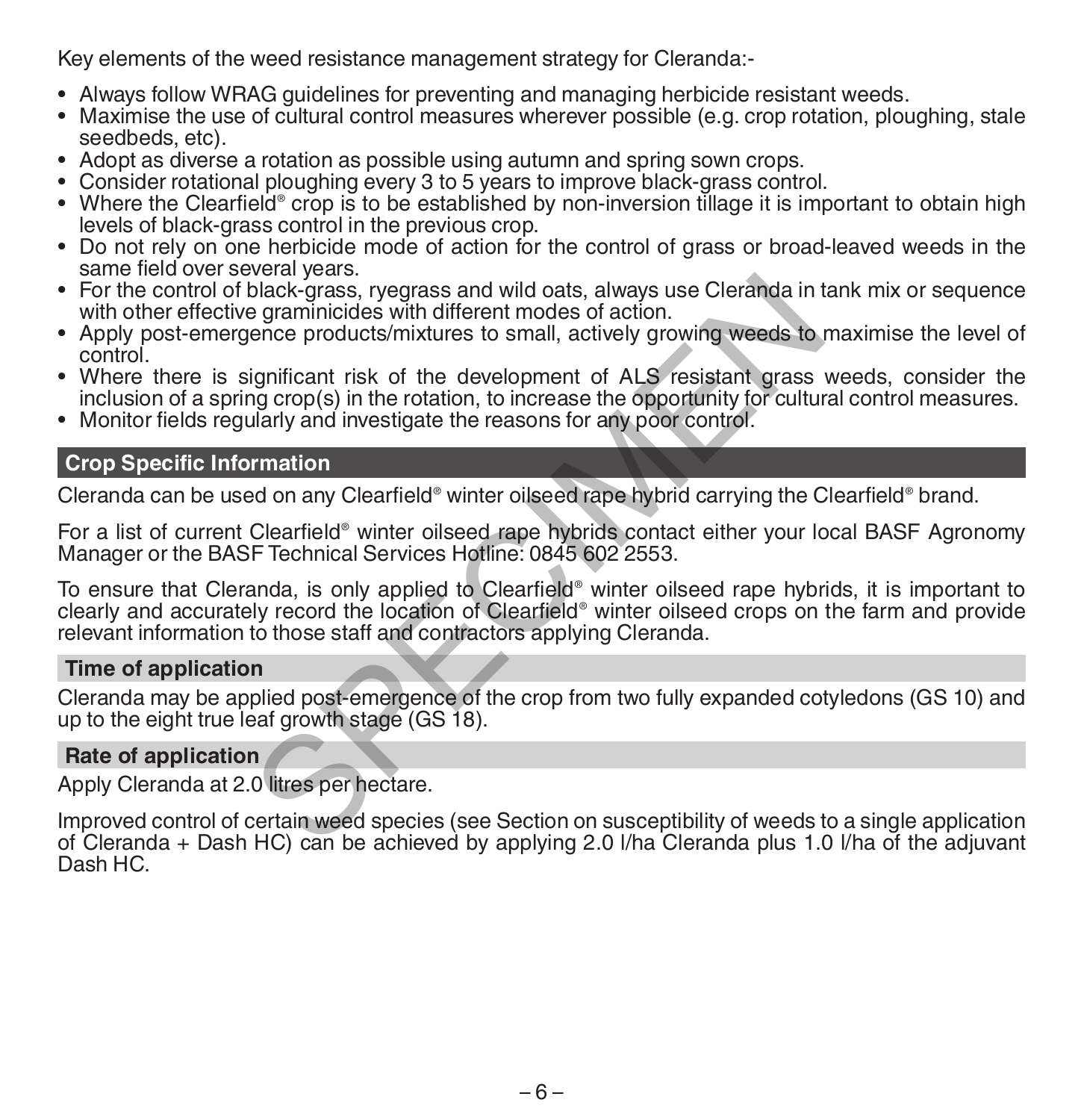# **Following Crops**

# **Following crops after normally harvested Clearfield® winter oilseed rape**

Wheat, barley, oats, oilseed rape, field beans, combining peas and sugar beet can follow normally harvested Clearfield® winter oilseed rape treated with Cleranda.

## **Re-drilling in the same autumn due to crop failure**

In the event of crop failure, the following crops may be re-drilled in the same autumn following the guidance given on minimum interval and cultivation for each crop.

| <b>Following crop</b>                                                                                                                                                                                                              |  | <b>Recommended interval prior to</b><br>re-drilling | <b>Recommended cultivation and soil</b><br>types                                                                                                    |  |
|------------------------------------------------------------------------------------------------------------------------------------------------------------------------------------------------------------------------------------|--|-----------------------------------------------------|-----------------------------------------------------------------------------------------------------------------------------------------------------|--|
| Clearfield <sup>®</sup> winter oilseed rape                                                                                                                                                                                        |  | 4 weeks after application                           | All soil types - Ensure the soil is well<br>mixed prior to drilling, for example by<br>power harrowing or using a similar<br>cultivation technique. |  |
| Winter field beans                                                                                                                                                                                                                 |  | 10 weeks after application                          | Medium to heavy soil types only.<br>Establish using a plough-based<br>cultivation.                                                                  |  |
| Winter barley<br>Winter wheat                                                                                                                                                                                                      |  | 8 weeks after application                           | All soil types - Plough before drilling                                                                                                             |  |
| Due to a risk of crop damage it advised that re-drilling the following crops in the same autumn should<br>be avoided:-<br>Winter oilseed rape (except Clearfield® oilseed rape hybrids)                                            |  |                                                     |                                                                                                                                                     |  |
| Re-drilling in the following spring due to crop failure in the autumn<br>In the event of crop failure, the following crops may be re-drilled in spring following the guidance given<br>on soil type and cultivation for each crop. |  |                                                     |                                                                                                                                                     |  |
| <b>Following crop</b>                                                                                                                                                                                                              |  |                                                     | Recommended cultivation and soil types                                                                                                              |  |
| Spring oilseed rape<br>Spring oats<br>Combining peas                                                                                                                                                                               |  |                                                     | No requirement for specific cultivation techniques                                                                                                  |  |
| Spring barley<br>Spring wheat<br>Sugar beet                                                                                                                                                                                        |  |                                                     | Light to medium soil types -<br>No requirement for specific cultivation techniques<br>Sands and very light soils or where irrigation may be used    |  |
|                                                                                                                                                                                                                                    |  |                                                     |                                                                                                                                                     |  |

## **Re-drilling in the following spring due to crop failure in the autumn**

| <b>Following crop</b>                                | Recommended cultivation and soil types                                                                                                             |
|------------------------------------------------------|----------------------------------------------------------------------------------------------------------------------------------------------------|
| Spring oilseed rape<br>Spring oats<br>Combining peas | No requirement for specific cultivation techniques                                                                                                 |
| Spring barley<br>Spring wheat<br>Sugar beet          | Light to medium soil types $-$<br>No requirement for specific cultivation techniques<br>Sands and very light soils or where irrigation may be used |
|                                                      | Plough before drilling                                                                                                                             |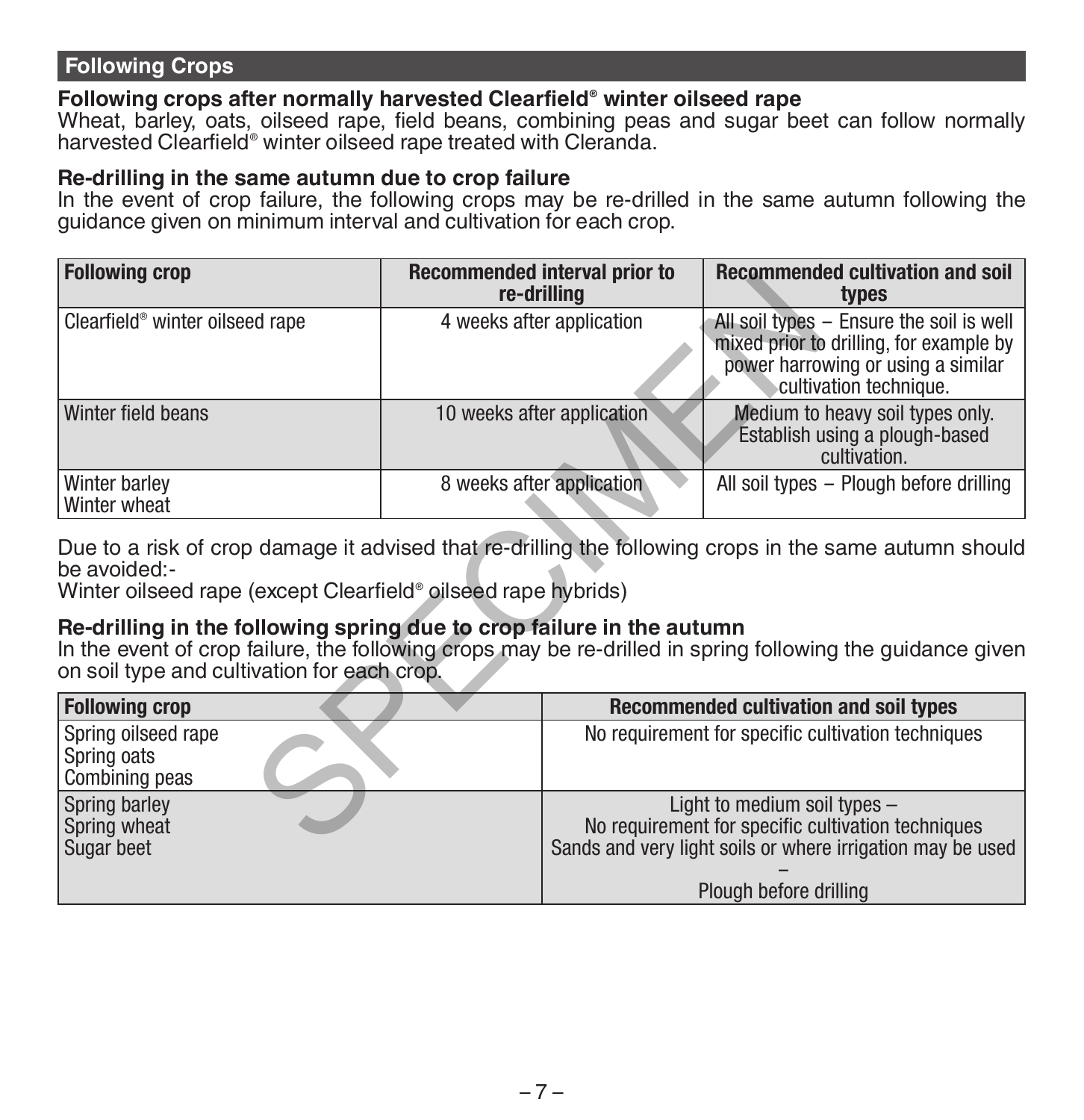# **Controlling volunteers from Clearfield® winter oilseed rape**

Best management practice is to control volunteer oilseed rape plants in the immediate following crop or prior to its establishment.

Volunteers from Clearfield® winter oilseed rape can be controlled with established techniques using a combination of stale-seedbeds, non-selective herbicides, selective herbicides and cultivation methods:-

- Following a Clearfield winter oilseed rape crop, post-harvest rainfall will encourage volunteer oilseed rape to germinate, therefore where possible delay any post-harvest cultivations or stubble-hygiene<br>herbicide treatments until this has occurred.
- Use a stale-seedbed technique to destroy germinated oilseed rape seedlings using an approved non-selective herbicide treatment, for example glyphosate, and/or cultivation.
- Should further germination of volunteer oilseed rape occur, consider repeating the above stale-<br>seedbed process prior to establishment of the next crop.
- Should volunteer oilseed rape emerge post-harvest elsewhere within the rotation consider stale-<br>seedbed techniques between subsequent crops.
- Where it is planned for Clearfield winter oilseed rape stubble to be used as extended over-wintered stubbles/natural regeneration, volunteer Clearfield winter oilseed rape must be destroyed in time to prevent viable seeds, paying attention to agronomic guidance and/or management restrictions that may apply to the stubble maintenance.

| herbicide treatments until this has occurred.                                                                                                                                                                                                                                                                                                                                                                                                                                                                                                                               |                      |                             |  |  |
|-----------------------------------------------------------------------------------------------------------------------------------------------------------------------------------------------------------------------------------------------------------------------------------------------------------------------------------------------------------------------------------------------------------------------------------------------------------------------------------------------------------------------------------------------------------------------------|----------------------|-----------------------------|--|--|
| • Use a stale-seedbed technique to destroy germinated oilseed rape seedlings using an approved<br>non-selective herbicide treatment, for example glyphosate, and/or cultivation.                                                                                                                                                                                                                                                                                                                                                                                            |                      |                             |  |  |
| • Should further germination of volunteer oilseed rape occur, consider repeating the above stale-                                                                                                                                                                                                                                                                                                                                                                                                                                                                           |                      |                             |  |  |
| seedbed process prior to establishment of the next crop.<br>• Should volunteer oilseed rape emerge post-harvest elsewhere within the rotation consider stale-<br>seedbed techniques between subsequent crops.<br>• Where it is planned for Clearfield winter oilseed rape stubble to be used as extended over-wintered<br>stubbles/natural regeneration, volunteer Clearfield winter oilseed rape must be destroyed in time to<br>prevent viable seeds, paying attention to agronomic guidance and/or management restrictions that<br>may apply to the stubble maintenance. |                      |                             |  |  |
| The control of volunteers from Clearfield® winter oilseed rape can be achieved within the rotation by the<br>use of selective-herbicides, with a label claim for volunteer oilseed rape, that are not from HRAC Group<br>B (ALS-inhibitors).                                                                                                                                                                                                                                                                                                                                |                      |                             |  |  |
| The herbicides listed below are not from the HRAC Group B (ALS-inhibitors) and have been proven to<br>control volunteers from Clearfield® winter oilseed rape in succeeding winter cereals.                                                                                                                                                                                                                                                                                                                                                                                 |                      |                             |  |  |
| Selective herbicides with a label claim for the control of volunteer oilseed rape and proven to control volunteer<br>Clearfield <sup>®</sup> winter oilseed rape                                                                                                                                                                                                                                                                                                                                                                                                            |                      |                             |  |  |
| Active ingredient/s                                                                                                                                                                                                                                                                                                                                                                                                                                                                                                                                                         |                      | <b>Examples of products</b> |  |  |
| picolinafen + pendimethalin $\diamond$                                                                                                                                                                                                                                                                                                                                                                                                                                                                                                                                      | Picona               | MAPP 13428                  |  |  |
|                                                                                                                                                                                                                                                                                                                                                                                                                                                                                                                                                                             | PicoPro              | MAPP 13454                  |  |  |
|                                                                                                                                                                                                                                                                                                                                                                                                                                                                                                                                                                             | PicoStomp<br>PicoMax | MAPP 13455<br>MAPP 13456    |  |  |
| $2,4-D$                                                                                                                                                                                                                                                                                                                                                                                                                                                                                                                                                                     | $Polo^*$             | MAPP 10283                  |  |  |
| mecoprop-P                                                                                                                                                                                                                                                                                                                                                                                                                                                                                                                                                                  | Duplosan KV*         | MAPP 13971                  |  |  |
| $diff$ ufenican + flurtamone                                                                                                                                                                                                                                                                                                                                                                                                                                                                                                                                                | <b>Bacara</b>        | MAPP 10744                  |  |  |
|                                                                                                                                                                                                                                                                                                                                                                                                                                                                                                                                                                             |                      |                             |  |  |

\* = Spring use only

 $\diamond$  = Deep germinating volunteer oilseed rape may not be controlled.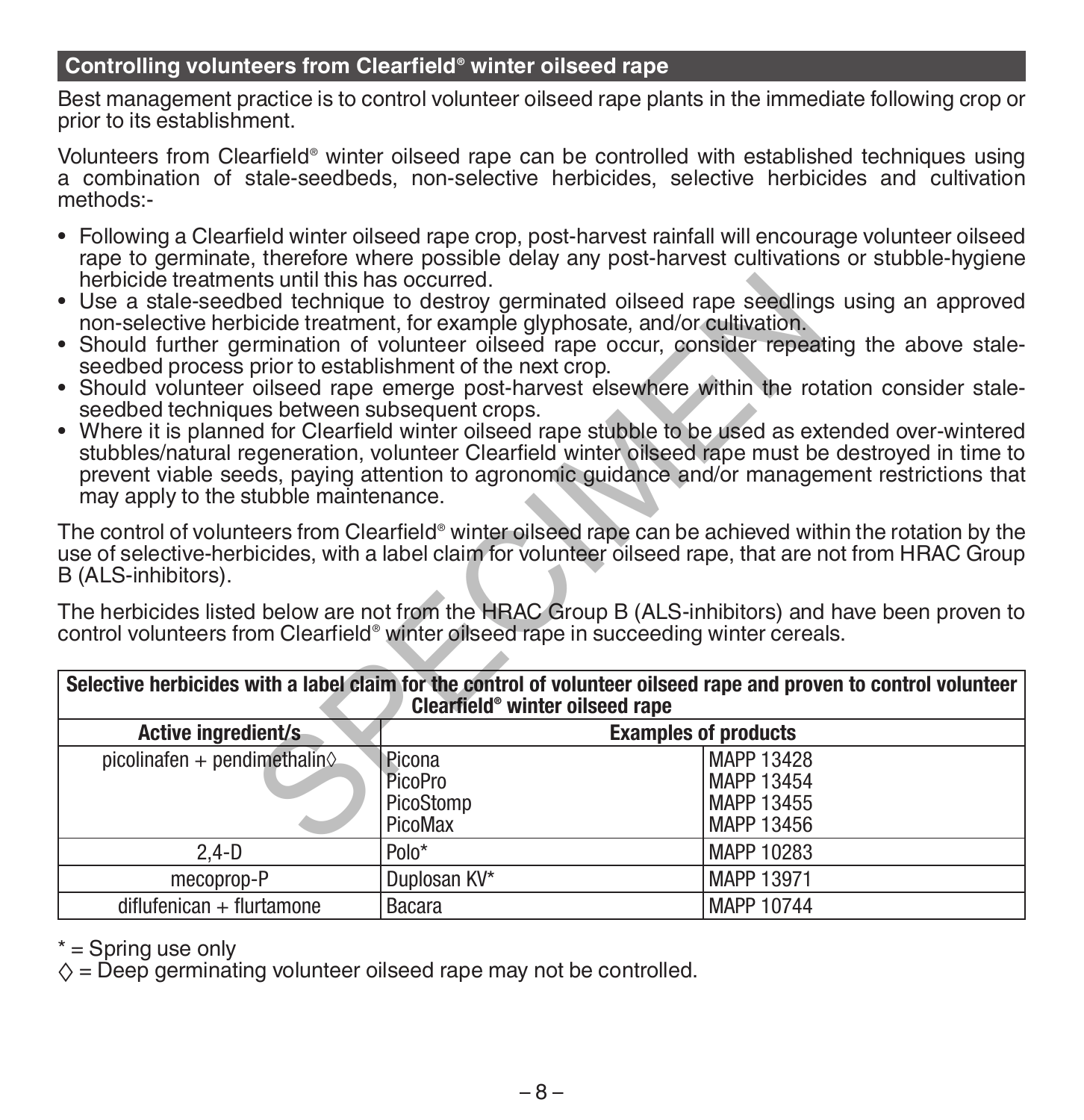# **Mixing and Application**

## **Mixing**

Never prepare more spray solution than is required.

Fill the spray tank three quarters full with water and start the agitation. To ensure thorough mixing of the product, invert the container several times before opening. Add the required quantity of Cleranda to the spray tank while re-circulating. If required add Dash HC and then the remainder of the water. Continue agitation until spraving is completed.

On emptying the product container, rinse container thoroughly by using an integrated pressure rinsing device or manually rinsing three times. Add washings to sprayer at time of filling and dispose of container safely. or duck container, rinse container thoroughly by using an integral missing three times. Add washings to sprayer at time of forming three times. Add washings to sprayer at time of forming the times. Add washings to sprayer

## **Application**

Apply Cleranda in 190–300 l/ha water volume as a MEDIUM spray as defined by BCPC. In more dense crops where weed shading is more likely use the higher water volume.

To ensure optimum spray coverage and minimize spray drift, adjust the spray boom to the appropriate height above the crop, according to guidance provided by the sprayer and/or nozzle manufacture.

## **Shake well before use.**

#### Qualified recommendation

Cleranda may be applied at up 2.0 l/ha in 100 litres of water per hectare although efficacy and crop safety at this reduced volume has not been evaluated.

## **Tank cleaning**

Wash sprayer thoroughly immediately after use, using clean water and following the sprayer cleaning guidance provided by the equipment manufacturer.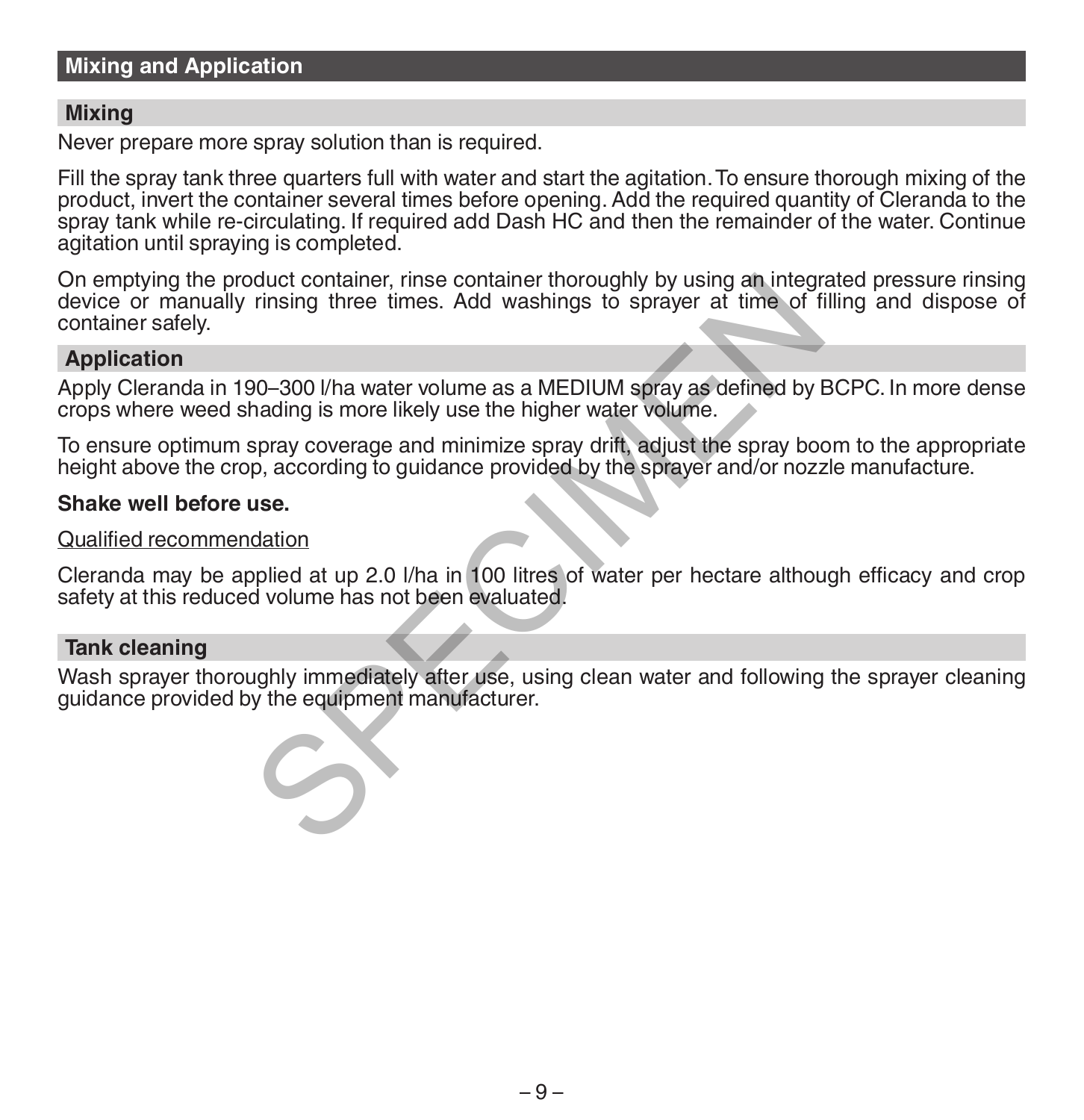# **COMPANY ADVISORY INFORMATION**

This section is not part of the Product Label under Regulation (EC) No 1107/2009 and provides additional advice on product use.

# **CLERANDA MUST ONLY BE USED ON CLEARFIELD® WINTER OILSEED RAPE HYBRIDS.**

# **Stewardship of the Clearfield® Production System:**

For the latest information and guidance on best practice and stewardship of the Clearfield® Production System contact either your local BASF Agronomy Manager or the BASF Technical Services Hotline: 0845 602 2553.

## Water protection:

This product contains **metazachlor** and is therefore included in the **"OSR Herbicides? Think Water"** stewardship campaign. metazachlor and is therefore included in the "OSR Herbicides? Tompaign.<br>
the wHen2g0 smart tool for water stewardship. To download wHere<br>
there.basf.co.uk.<br>
of wHen2g0 will help to reduce the risk to water. Alternatively,

BASF have developed the **wHen2gO** smart tool for water stewardship. To download **wHen2gO** please see www.agricentre.basf.co.uk.

Following the guidance of **wHen2gO** will help to reduce the risk to water. Alternatively, the following closed periods for application apply:

- Avoid use of **metazachlor** after 30th September and do not use after 15th October.
- In high risk areas (drained fields in Safeguard Zones) do not use **metazachlor** after 30th September.

For further information, see www.agricentre.basf.co.uk and www.osrherbicides.org.uk or telephone BASF on 0845 602 2553.

# **Trade Mark Acknowledgments**

Dash is a registered trademark of BASF.

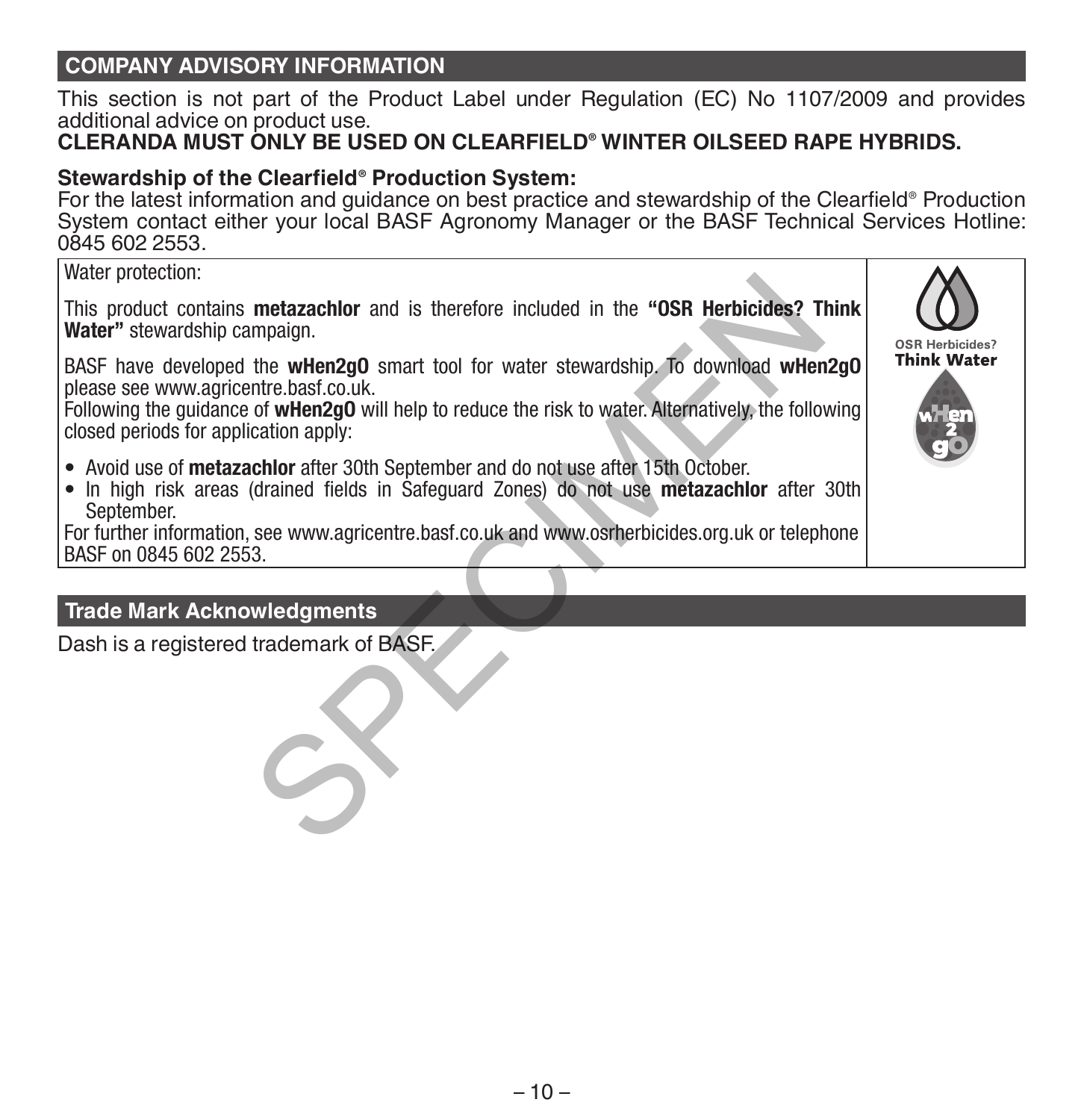# **The following does not form part of the authorised label text.**

With many products there is a general risk of resistance developing to the active ingredients. For this reason a change in activity cannot be ruled out. It is generally impossible to predict with certainty how resistance may develop because there are so many crop and use connected ways of influencing this. We therefore have to exclude liability for damage or loss attributable to any such resistance that may develop. To help minimise any loss in activity the BASF recommended rate should in all events be adhered to.

Numerous, particularly regional or regionally attributable, factors can influence the activity of the product. Examples include weather and soil conditions, crop plant varieties, crop rotation, treatment times, application amounts, admixture with other products, appearance of organisms resistant to active ingredients and spraying techniques. Under particular conditions a change in activity or damage to plants cannot be ruled out. The manufacturer or supplier is therefore unable to accept any liability in such circumstances. All goods supplied by us are of high grade and we believe them to be suitable, but as we cannot exercise control over their mixing or use or the weather conditions during and after application, which may affect the performance of the material, all conditions and warranties, statutory or otherwise, as to the quality or fitness for any purpose of our goods are excluded and no responsibility will be accepted by us for any damage or injury whatsoever arising from their storage, handling, application or use; but nothing should be deemed to exclude or restrict any liability upon us which cannot be excluded or restricted under the provisions of the Unfair Contract Terms Act 1977 or any similar applicable law. nouting, authorite with other protoucle, appearance or originalized to the particular conditions a change in ed out. The manufacturer or supplier is therefore unable to All goods supplied by us are of high grade and we bel

# **Section 6 of the Health and Safety at Work Act**

## **Additional Product Safety Information**

The product label provides information on a specific pesticidal use of the product; do not use otherwise, unless you have assessed any potential hazard involved, the safety measures required and that the particular use has "off-label" approval or is otherwise permitted under the Plant Protection Product Regulations (EC) No 1107/2009.

The information on this label is based on the best available information including data from test results.

## **Safety Data Sheet**

To access the Safety Data Sheet for this product scan the QR code or use the weblink below:



agricentre.basf.co.uk/Cleranda/MSDS

Alternatively, contact your supplier.